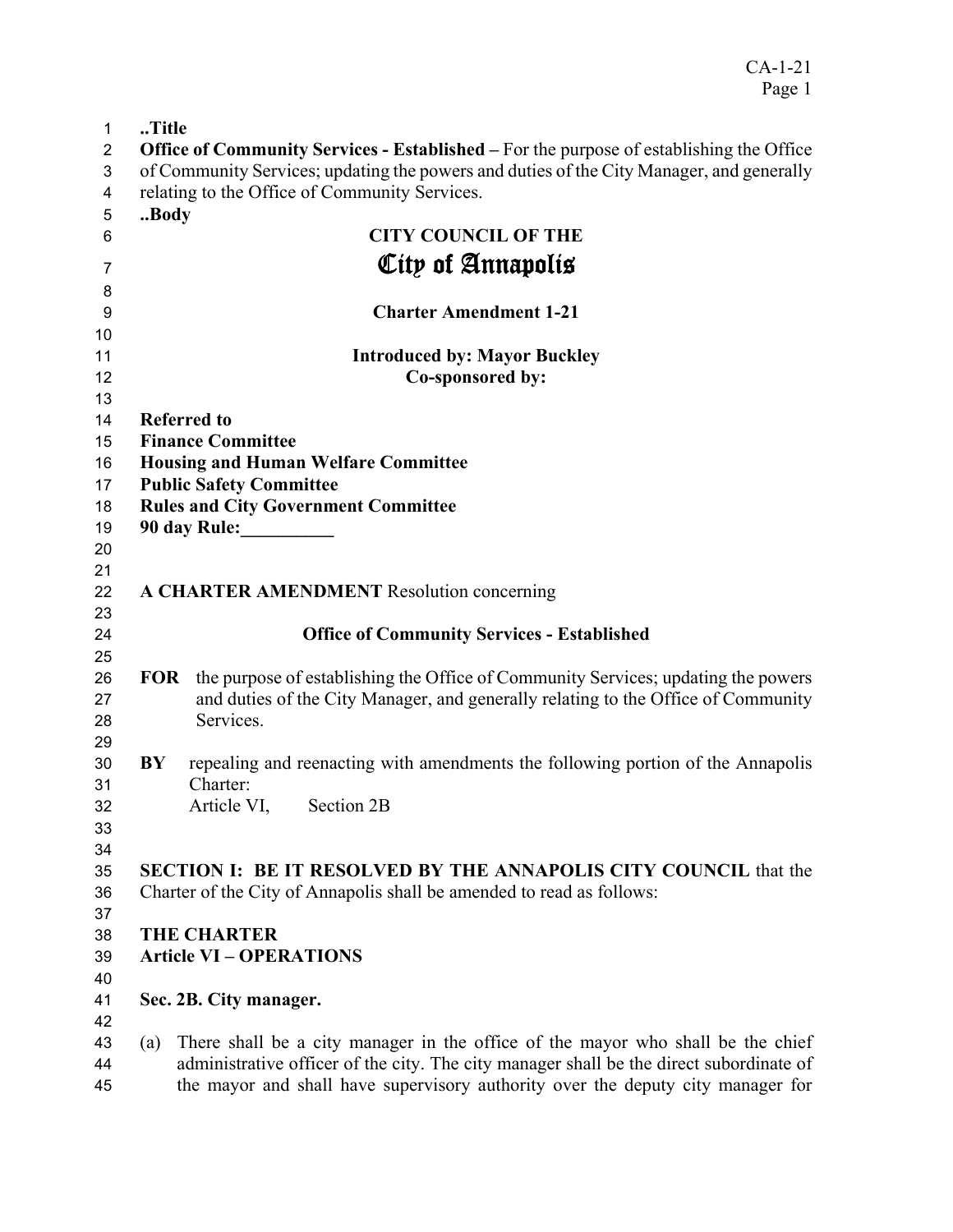| 1              |     | resilience and sustainability and department directors as provided for by the City's     |
|----------------|-----|------------------------------------------------------------------------------------------|
| $\overline{c}$ |     | organizational chart that is prepared by the mayor and accepted by the City Council.     |
| 3              | (b) | The city manager shall be appointed by the mayor and confirmed by the city council       |
| 4              |     | based solely on his or her experience and credentials as a city manager. The city        |
| 5              |     | manager may be removed from office by the mayor or by the City Council. The city         |
| 6              |     | manager shall have had, prior to appointment, an advanced degree in business or          |
| 7              |     | public administration from an accredited college or university and at least eight years' |
| 8              |     | experience in local government management at the executive level. The city manager       |
| 9              |     | shall be thoroughly familiar with contemporary budgeting and accounting practices.       |
| 10             | (c) | The city manager shall devote full time to the duties of the office.                     |
| 11             | (d) | The compensation of the city manager shall be fixed by the mayor according to the        |
| 12             |     | provisions of an executive pay plan formulated by the Council Compensation               |
| 13             |     | Commission and adopted by ordinance. If the city manager is hired during an interim      |
| 14             |     | year, the mayor and council shall determine the compensation based upon the              |
| 15             |     | recommendations from the Finance Committee.                                              |
| 16             | (e) | The city manager shall have the following additional powers and duties:                  |
| 17             |     | To administer the day-to-day operations of the municipal government and<br>(1)           |
| 18             |     | oversee the delivery of municipal services;                                              |
| 19             |     | To exercise supervisory authority over the deputy city manager for resilience and<br>(2) |
| 20             |     | sustainability and department directors, as provided for by the City's                   |
| 21             |     | organizational chart that is prepared by the mayor and accepted by the City              |
| 22             |     | Council;                                                                                 |
| 23             |     | To direct the operations of the city government;<br>(3)                                  |
| 24             |     | To supervise the preparation of the city budget;<br>(4)                                  |
| 25             |     | To advise the mayor and City Council in the formation of policy and the<br>(5)           |
| 26             |     | implementation of plans to address demands for municipal services, enhance the           |
| 27             |     | quality of life, and strengthen the economic vitality of the city;                       |
| 28             |     | To perform such duties not inconsistent with this Charter as may be delegated by<br>(5)  |
| 29             |     | the mayor from time to time;                                                             |
| 30             |     | To provide a monthly status report summarizing recent noteworthy activities of<br>(7)    |
| 31             |     | city operation including department and office updates, performance                      |
| 32             |     | management milestones, and activities of the mayor's office. The monthly city            |
| 33             |     | manager's report shall be posted on the city's website and available to the public;      |
| 34             |     | and sequentially renumber the subsequent paragraphs accordingly;                         |
| 35             |     | To adjust parking rates in City-owned parking garages and parking lots to the<br>(8)     |
| 36             |     | extent permitted, pursuant to 12.04.040 A.6. of the Code of the City of                  |
| 37             |     | Annapolis. The City Manager may appoint a designee to determine any such                 |
| 38             |     | adjustments to parking rates in City-owned parking garages and parking lots;             |
| 39             |     | To supervise the daily operations of the office of management information<br>(9)         |
| 40             |     | technology; and                                                                          |
| 41             |     | (10) TO SUPERVISE THE DAILY OPERATIONS OF THE OFFICE OF                                  |
| 42             |     | <b>COMMUNITY SERVICES; AND</b>                                                           |
| 43             |     | To supervise the daily operations of the human resources office of the city,<br>(4011)   |
| 44             |     | including:                                                                               |
| 45             |     | (i) Administering a civil service system:                                                |

(i) Administering a civil service system;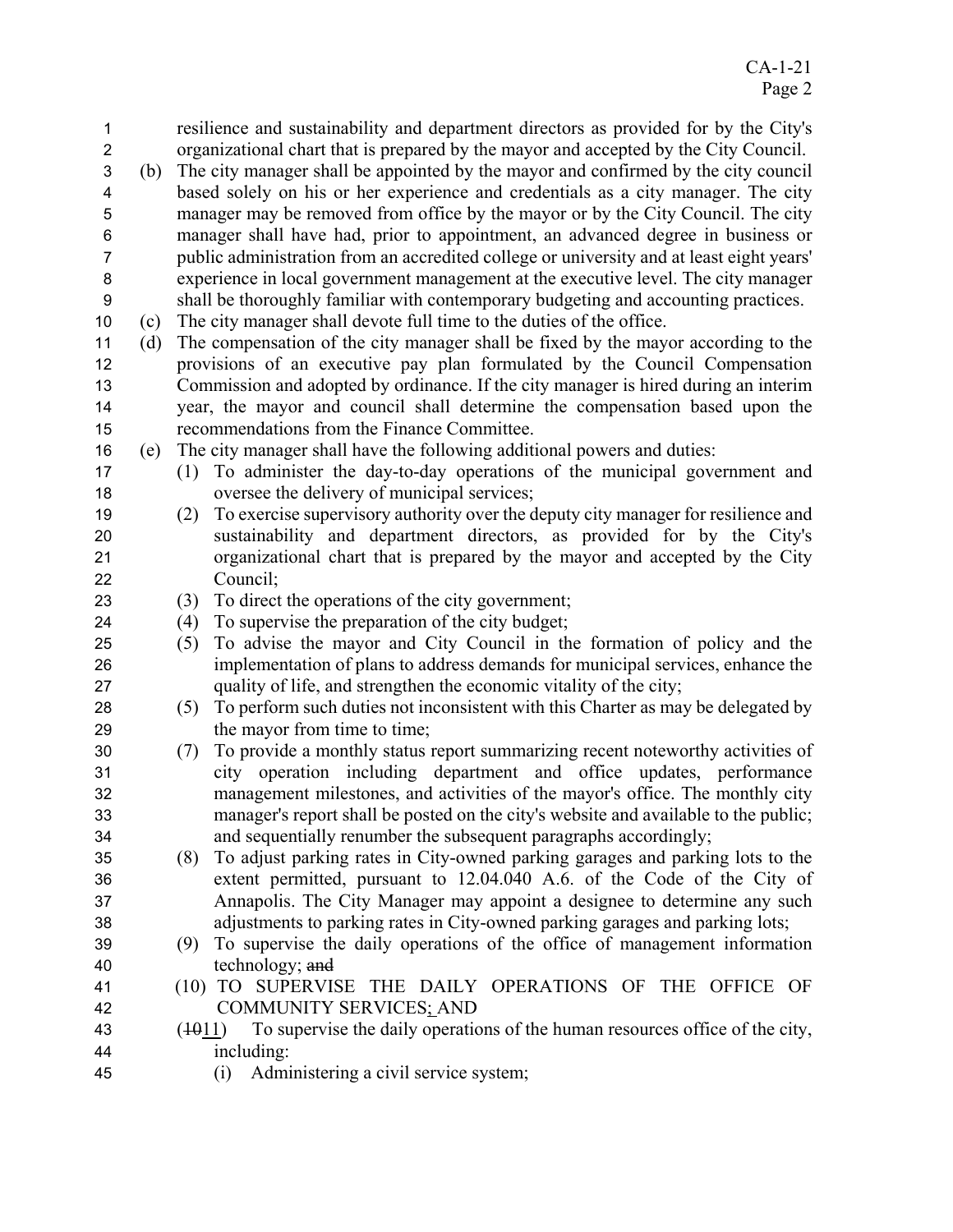- (ii) Conducting investigations and examinations for appointment or promotion in the civil service; and (iii) Administering certain other activities related to the payment, benefits, training, discipline, and retirement of city officials and employees. (f) In the event of a vacancy in the position of city manager, the mayor shall promptly appoint a qualified person to serve as acting city manager. The acting city manager may exercise all the powers of the city manager and enjoys the same immunity accorded the city manager. The acting city manager shall receive such compensation as determined by the mayor that is consistent with the executive pay plan. However, if the position of city manager remains vacant for more than six months, no compensation may be paid to an acting city manager without the approval of the Council at every six-month interval. **SECTION II: AND BE IT FURTHER RESOLVED BY THE ANNAPOLIS CITY COUNCIL** that a notice of public hearing was published on the proposed charter amendment, at least 21 days in advance of the public hearing that was held on 18 <u>\_\_\_\_\_\_\_\_\_\_\_\_\_\_\_\_\_\_\_\_</u>\_. **SECTION III: AND BE IT FURTHER RESOLVED BY THE ANNAPOLIS CITY COUNCIL** that the date of adoption of this Resolution is , 2021, and the amendments of the Charter of the City of Annapolis, hereby enacted shall become effective 23 on 2021, unless a proper petition for referendum hereon shall be filed as permitted by law within 40 days of adoption, provided a complete and exact copy of this Resolution 25 shall be continuously posted on the bulletin board in the City Hall until 2021, and provided further that a copy of the title of this Resolution shall be published in "The Capital," a newspaper of general circulation in the City of Annapolis, or in any other 28 newspaper of such general circulation, once in each of the weeks on,  $\qquad \qquad , 2021,$ \_\_\_\_\_\_\_, 2021, \_\_\_\_\_, 2021, and \_\_\_\_\_, 2021. **SECTION IV: AND BE IT FURTHER RESOLVED BY THE ANNAPOLIS CITY COUNCIL** that the Mayor is hereby specifically commanded to carry out the provisions of Section III hereof, and, as evidence of such compliance, the Mayor shall cause to be maintained appropriate certificates of publication of the newspaper or newspapers in which the title of the Resolution shall have been published and if a favorable referendum is held on the Charter change, shall declare the Charter change hereby enacted to be effective on 37 . 2021, by affixing his signature hereto in the space provided on the effective date of change. **SECTION V: AND BE IT FURTHER RESOLVED BY THE ANNAPOLIS CITY COUNCIL** that as soon as the Charter Amendment hereby enacted shall become effective, either as provided herein or following a referendum, the Mayor shall send to the Maryland Department of Legislative Services a copy of this Resolution showing the number of Aldermen and Alderwomen voting for and against it and a report on the votes cast for or against the amendment hereby enacted at any referendum thereon and the date of such
- referendum.